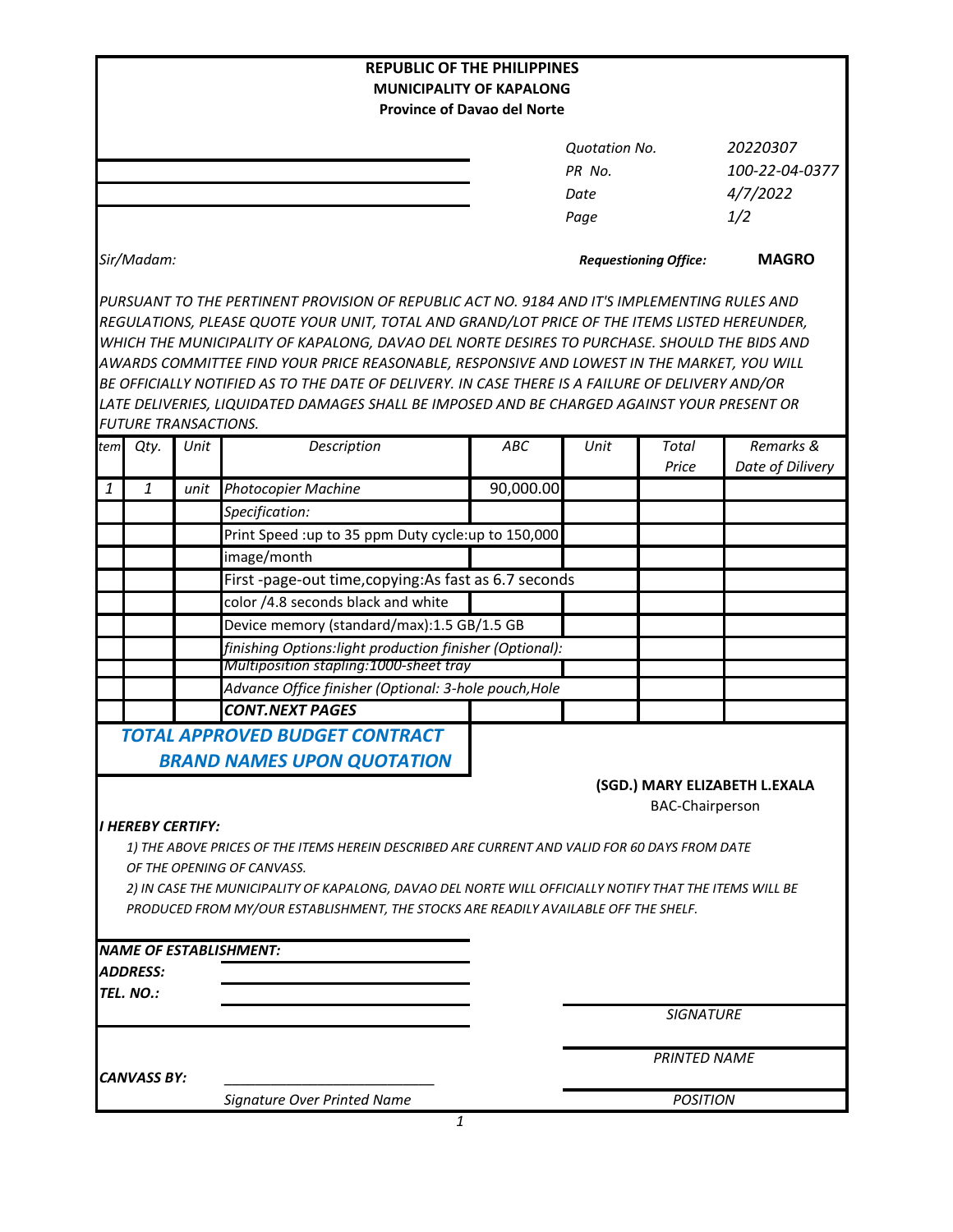| <b>REPUBLIC OF THE PHILIPPINES</b>                                                            |      |                                                                                                                                                                                     |                                                                                              |                      |                              |                               |  |  |  |  |
|-----------------------------------------------------------------------------------------------|------|-------------------------------------------------------------------------------------------------------------------------------------------------------------------------------------|----------------------------------------------------------------------------------------------|----------------------|------------------------------|-------------------------------|--|--|--|--|
| <b>MUNICIPALITY OF KAPALONG</b><br><b>Province of Davao del Norte</b>                         |      |                                                                                                                                                                                     |                                                                                              |                      |                              |                               |  |  |  |  |
|                                                                                               |      |                                                                                                                                                                                     |                                                                                              |                      |                              |                               |  |  |  |  |
|                                                                                               |      |                                                                                                                                                                                     |                                                                                              | <b>Quotation No.</b> |                              | 20220307                      |  |  |  |  |
|                                                                                               |      |                                                                                                                                                                                     | PR No.                                                                                       |                      |                              | 100-22-04-0377                |  |  |  |  |
|                                                                                               |      |                                                                                                                                                                                     |                                                                                              | Date                 |                              | 4/7/2022                      |  |  |  |  |
|                                                                                               |      |                                                                                                                                                                                     |                                                                                              | Page                 |                              | 1/2                           |  |  |  |  |
|                                                                                               |      |                                                                                                                                                                                     |                                                                                              |                      |                              |                               |  |  |  |  |
| Sir/Madam:                                                                                    |      |                                                                                                                                                                                     |                                                                                              |                      | <b>Requestioning Office:</b> | <b>MAGRO</b>                  |  |  |  |  |
|                                                                                               |      |                                                                                                                                                                                     | PURSUANT TO THE PERTINENT PROVISION OF REPUBLIC ACT NO. 9184 AND IT'S IMPLEMENTING RULES AND |                      |                              |                               |  |  |  |  |
| REGULATIONS, PLEASE QUOTE YOUR UNIT, TOTAL AND GRAND/LOT PRICE OF THE ITEMS LISTED HEREUNDER, |      |                                                                                                                                                                                     |                                                                                              |                      |                              |                               |  |  |  |  |
|                                                                                               |      | WHICH THE MUNICIPALITY OF KAPALONG, DAVAO DEL NORTE DESIRES TO PURCHASE. SHOULD THE BIDS AND                                                                                        |                                                                                              |                      |                              |                               |  |  |  |  |
|                                                                                               |      | AWARDS COMMITTEE FIND YOUR PRICE REASONABLE, RESPONSIVE AND LOWEST IN THE MARKET, YOU WILL                                                                                          |                                                                                              |                      |                              |                               |  |  |  |  |
|                                                                                               |      | BE OFFICIALLY NOTIFIED AS TO THE DATE OF DELIVERY. IN CASE THERE IS A FAILURE OF DELIVERY AND/OR                                                                                    |                                                                                              |                      |                              |                               |  |  |  |  |
|                                                                                               |      | LATE DELIVERIES, LIQUIDATED DAMAGES SHALL BE IMPOSED AND BE CHARGED AGAINST YOUR PRESENT OR                                                                                         |                                                                                              |                      |                              |                               |  |  |  |  |
| <b>FUTURE TRANSACTIONS.</b>                                                                   |      |                                                                                                                                                                                     |                                                                                              |                      |                              |                               |  |  |  |  |
| tem Qty.                                                                                      | Unit | Description                                                                                                                                                                         | ABC                                                                                          | Unit<br>Price        | Total<br>Price               | Remarks &<br>Date of Delivery |  |  |  |  |
| No.                                                                                           |      | pouch, multi-position stapling, 500-3000-sheet tray Professional                                                                                                                    |                                                                                              |                      |                              |                               |  |  |  |  |
|                                                                                               |      | finisher (Optional) 3-hole pouch, Booklet maker, hole pouch, mul-ti position                                                                                                        |                                                                                              |                      |                              |                               |  |  |  |  |
|                                                                                               |      |                                                                                                                                                                                     |                                                                                              |                      |                              |                               |  |  |  |  |
|                                                                                               |      | stapling, saddle-stitch booklet maker, 500 1500-sheet tray Simple catch tray:                                                                                                       |                                                                                              |                      |                              |                               |  |  |  |  |
|                                                                                               |      | Multi-position staping,400-sheet tray Maximum copy resolution:600 x 600 dpi                                                                                                         |                                                                                              |                      |                              |                               |  |  |  |  |
|                                                                                               |      | Connectivity: 10/100 base TX Ethernet optional:USB 1.1) (via third party:<br>wireless (IEEE 802.11a/b/g copy features:2 in 1 cpying:Auto reduction/enlargement                      |                                                                                              |                      |                              |                               |  |  |  |  |
|                                                                                               |      |                                                                                                                                                                                     |                                                                                              |                      |                              |                               |  |  |  |  |
|                                                                                               |      | booklet creation, color touch creen interface, Edge erase, ID Card copy, image retation.<br>image rotation, image sheft, mirrored image rotation image, sheft, mirrored image, N-up |                                                                                              |                      |                              |                               |  |  |  |  |
|                                                                                               |      |                                                                                                                                                                                     |                                                                                              |                      |                              |                               |  |  |  |  |
|                                                                                               |      | regative image.Reduce/Enlarge,repeat image.Scan once-print many,                                                                                                                    |                                                                                              |                      |                              |                               |  |  |  |  |
|                                                                                               |      | stored job setting.                                                                                                                                                                 |                                                                                              |                      |                              |                               |  |  |  |  |
|                                                                                               |      | <b>TOTAL APPROVED BUDGET CONTRACT</b>                                                                                                                                               | 90,000.00                                                                                    |                      |                              |                               |  |  |  |  |
|                                                                                               |      | SUPPLIER MUST SPECIFY/INDICATE                                                                                                                                                      |                                                                                              |                      |                              |                               |  |  |  |  |
|                                                                                               |      | <b>BRAND NAMES UPON QUOTATION</b>                                                                                                                                                   |                                                                                              |                      |                              |                               |  |  |  |  |
|                                                                                               |      |                                                                                                                                                                                     |                                                                                              |                      |                              | (SGD.) MARY ELIZABITH L.EXALA |  |  |  |  |
|                                                                                               |      |                                                                                                                                                                                     |                                                                                              |                      | <b>BAC-Chairperson</b>       |                               |  |  |  |  |
| I HEREBY CERTIFY:                                                                             |      |                                                                                                                                                                                     |                                                                                              |                      |                              |                               |  |  |  |  |
|                                                                                               |      | 1) THE ABOVE PRICES OF THE ITEMS HEREIN DESCRIBED ARE CURRENT AND VALID FOR 60 DAYS FROM DATE                                                                                       |                                                                                              |                      |                              |                               |  |  |  |  |
|                                                                                               |      | OF THE OPENING OF CANVASS.                                                                                                                                                          |                                                                                              |                      |                              |                               |  |  |  |  |
|                                                                                               |      | 2) IN CASE THE MUNICIPALITY OF KAPALONG, DAVAO DEL NORTE WILL OFFICIALLY NOTIFY THAT THE ITEMS WILL BE                                                                              |                                                                                              |                      |                              |                               |  |  |  |  |
|                                                                                               |      | PRODUCED FROM MY/OUR ESTABLISHMENT, THE STOCKS ARE READILY AVAILABLE OFF THE SHELF.                                                                                                 |                                                                                              |                      |                              |                               |  |  |  |  |
|                                                                                               |      |                                                                                                                                                                                     |                                                                                              |                      |                              |                               |  |  |  |  |
| <i><b>ADDRESS:</b></i>                                                                        |      | <b>NAME OF ESTABLISHMENT:</b>                                                                                                                                                       |                                                                                              |                      |                              |                               |  |  |  |  |
|                                                                                               |      |                                                                                                                                                                                     |                                                                                              |                      |                              |                               |  |  |  |  |
| TEL. NO.:                                                                                     |      |                                                                                                                                                                                     |                                                                                              |                      | <b>SIGNATURE</b>             |                               |  |  |  |  |
|                                                                                               |      |                                                                                                                                                                                     |                                                                                              |                      |                              |                               |  |  |  |  |
|                                                                                               |      |                                                                                                                                                                                     |                                                                                              |                      | <b>PRINTED NAME</b>          |                               |  |  |  |  |
| <b>CANVASS BY:</b>                                                                            |      |                                                                                                                                                                                     |                                                                                              |                      |                              |                               |  |  |  |  |
|                                                                                               |      | Signature Over Printed Name                                                                                                                                                         |                                                                                              | <b>POSITION</b>      |                              |                               |  |  |  |  |
|                                                                                               |      |                                                                                                                                                                                     |                                                                                              |                      |                              |                               |  |  |  |  |